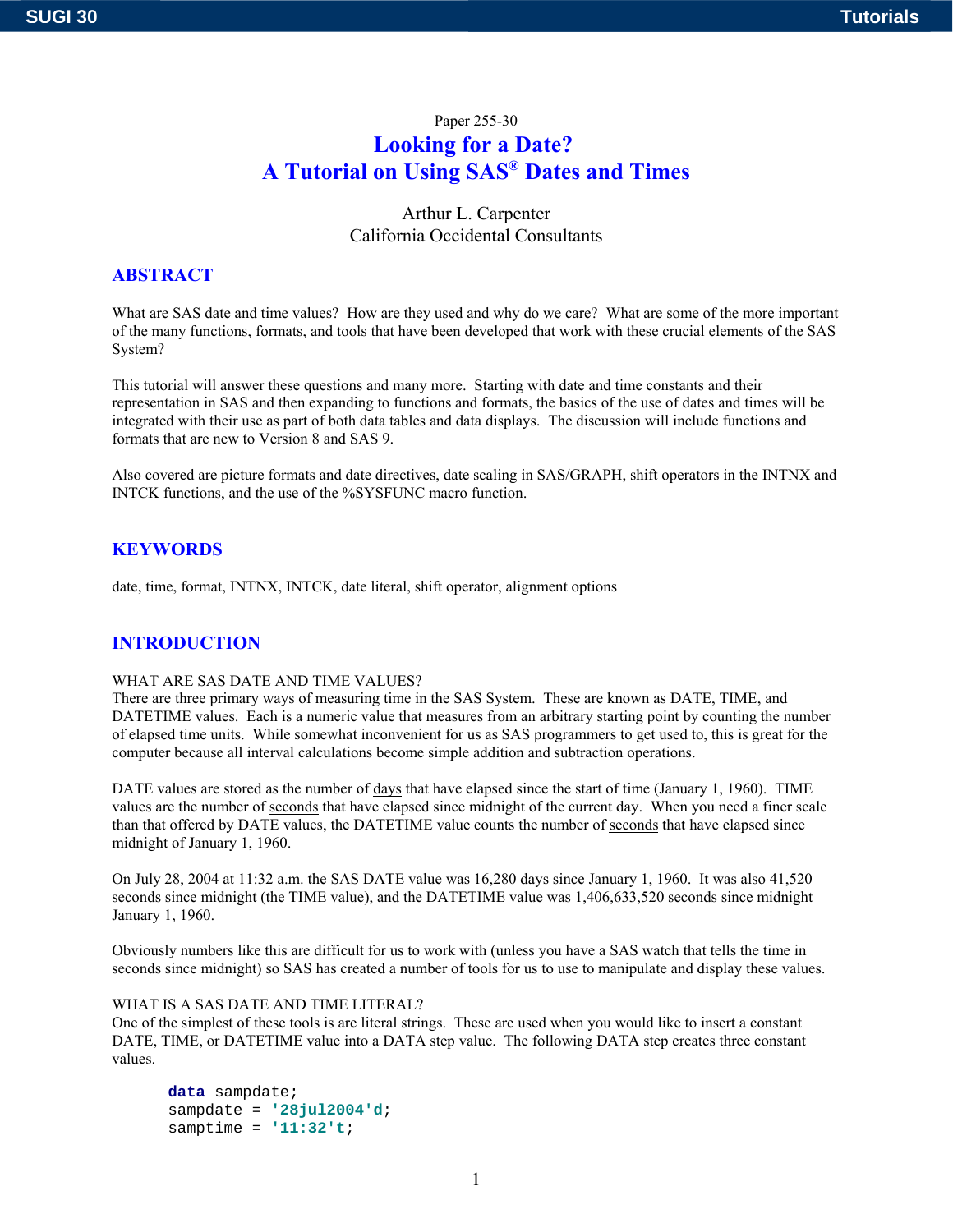```
sampdtime= '28jul2004:11:32'dt;
```

```
put sampdate=;
put samptime=;
put sampdtime=;
run;
```

```
sampdate=16280
samptime=41520
sampdtime=1406633520
```
Notice that the literal values are inclosed in quotes and immediately followed by a letter that tells SAS how to interpret the literal string. Dates must be in ddmonyyyy form, while time values are hh:mm:ss and datetime values are a combination of the two.

Although the three forms of date/time measurement are each important, they do not receive equal application. Throughout the remainder of this paper, although a given example will often only deal with only one of the measurement forms, say DATE, the reader should keep in mind that the discussion will often apply equally to the other two forms.

# **DATE AND TIME FUNCTIONS**

A number of functions have been created to help us work with DATE, TIME, and DATETIME values. They can be used to create, modify, convert, and otherwise manipulate these values from one form to another.

#### CREATING DATE AND TIME VALUES

Sometimes we have date and/or time information that may not be in SAS date/time form. Functions can be used to establish date/time values. The following data step demonstrates some of the functions that can be used to create date/time values.

```
data dtvalues;
day=28;
mon=7;
yr=2004;
hr=11;
min=32;
sec=0;
sampdate = mdy (mon, day, yr);
samptime = hms(hr,min,sec);
sampdtime= dhms(sampdate,hr,min,sec);
current = today();
put sampdate=;
put samptime=;
put sampdtime=;
run;
```
The TODAY and DATE functions return the current date as stored on the computer's clock.

#### TAKING DATETIME VALUES APART

If you have a DATETIME value and want to create DATE and TIME values the DATEPART and TIMEPART functions can be used to convert the number of seconds since the beginning of time to days and seconds since midnight.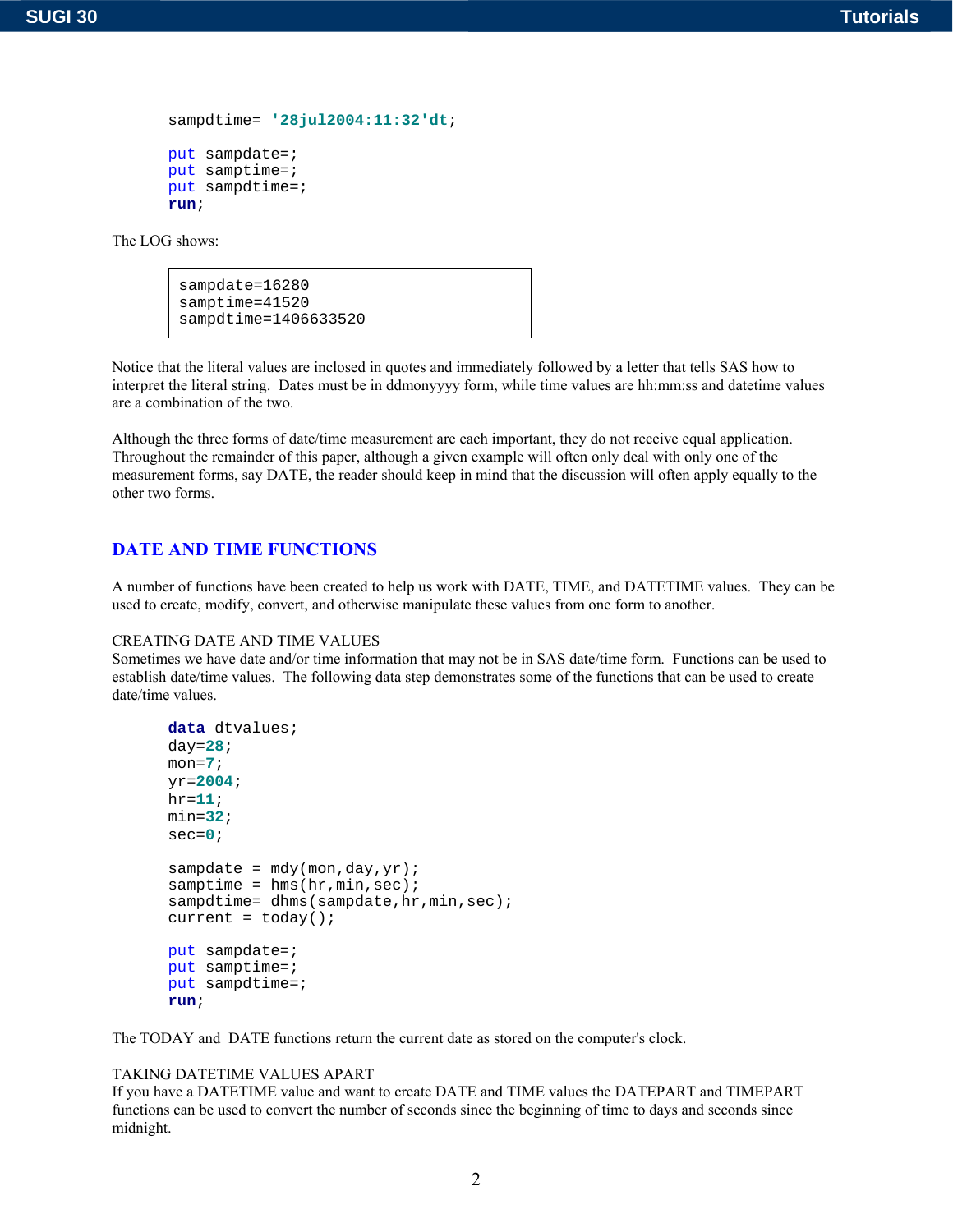```
data samppart;
sampdtime= '28jul2004:11:32'dt;
sampdate = datepart(sampdtime);
samptime = timepart(sampdtime);
put sampdate=;
put samptime=;
put sampdtime=;
run;
```
You can also break up both DATE and TIME values using additional functions.

```
data allapart;
sampdate = '28jul2004'd;
day=day(sampdate);
mon=month(sampdate);
yr =year(sampdate);
samptime= '11:32't;
hr = hour(samptime);min= minute(samptime);
sec= second(samptime);
put sampdate= ;
put day= mon= yr=;
put samptime=;
put hr= min= sec=;
run;
```
USING DATE AND TIME VALUES

Once you have created a SAS date it can be easily manipulated by a variety of other SAS functions. The following DATA step converts a SAS date into some other forms.

```
data reform;
sampdate = '28jul2004'd;
julian = juldate(sampdate);
julian7= juldate7(sampdate);
quarter= qtr(sampdate);
dayofwk= weekday(sampdate);
put sampdate= ;
put julian=;
put julian7=;
put quarter=;
put dayofwk=;
run;
```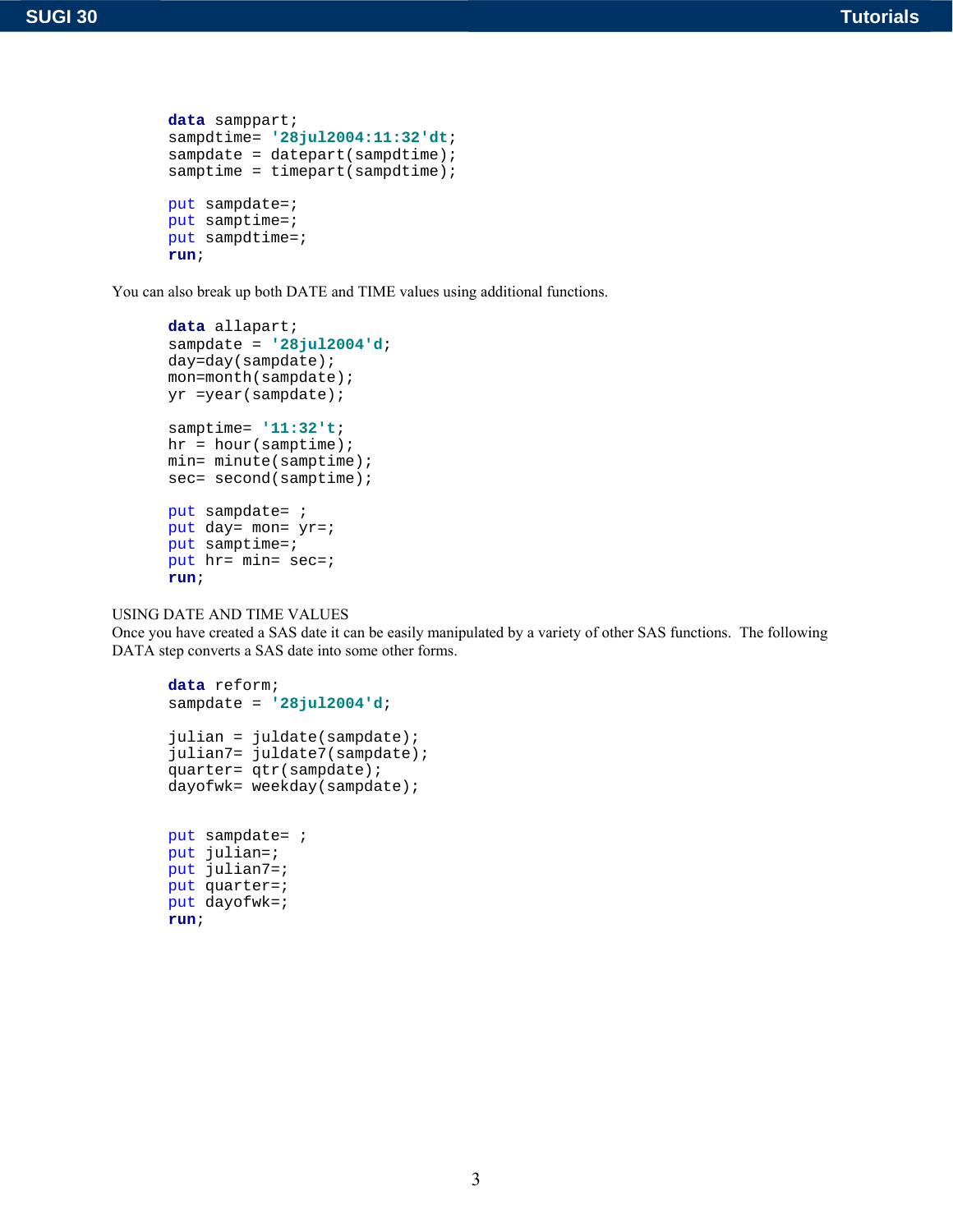```
sampdate=16280
julian=4210
julian7=2004210
quarter=3
dayofwk=4
```
### WORKING WITH INTERVALS

It is not at all unusual to need to work with date/time intervals. Of course the number of elapsed days is a simple subtraction when dealing with dates, but what about other intervals? One common interval that must be calculated is age in years. There are several ways to calculate the number of elapsed years, however the newer function YRDIF is the most accurate. The following calculates my son's age as of July 28, 2004.

```
data age;
dob = '04jun1975'd;
age = yrdif(dob,'28jul2004'd,'act/act');
put dob=;
put age=;
run;
```
The LOG shows that he was born 5632 days after the beginning of time and is just over 29 years old (incidently he was born when I was 5).

dob=5632 age=29.151860169

The third argument allows the use of alternate month and year definitions that are sometimes used by accountants. ACT indicates that you want to use the actual number of days per month and per year. This option, however allows you to use counting intervals were all years have 360 days and all months have 30 days.

The INTNX and INTCK functions are also used to calculate intervals and are not limited to counting the number of elapsed years. Both use an argument to specify the type of date/time interval of interest. The INTCK function counts the number of intervals between two dates.

```
data ageint;
dob = '04jun1975'd;
yrs = intck('year',dob,'28jul2004'd);
months = intck('month',dob,'28jul2004'd);
weeks = intck('week',dob,'28jul2004'd);
qtrs = intck('qtr',dob,'28jul2004'd);
put yrs=;
put months=;
put weeks=;
put qtrs=;
run;
```
The LOG shows: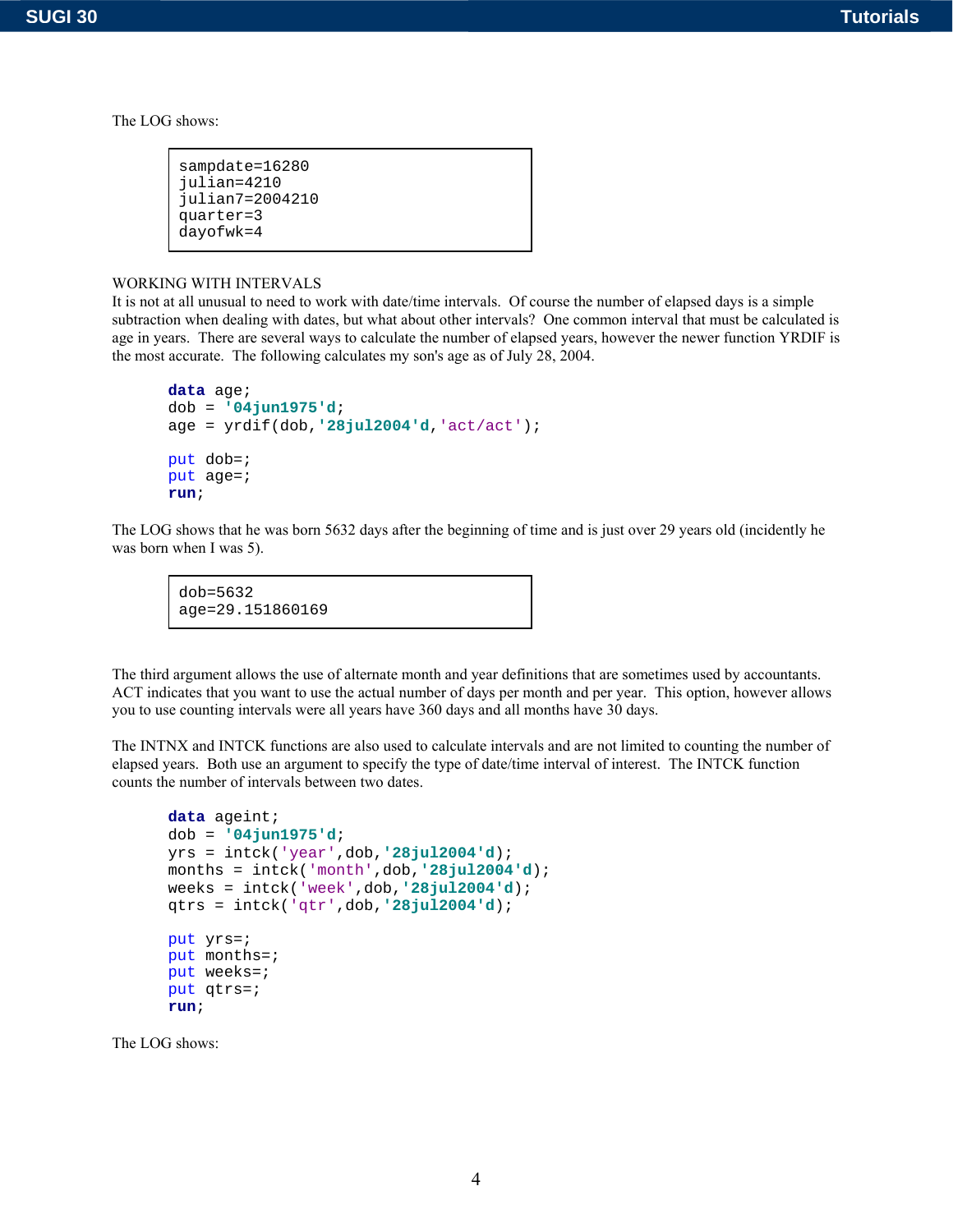| yrs=29<br>$months = 349$<br>$weeks = 1521$<br>qtrs=117 |  |
|--------------------------------------------------------|--|
|                                                        |  |

Notice that the calculation for the number of years is different from that generated by YRDIF. This is because the INTCK and INTNX functions base the interval from the start of the respective intervals. This means that YRS would have been 29 for any DOB in 1975 as well as for any second date in 2004. This behavior can be modified using the shift operators and alignment options shown later.

You can also advance a date/time using the INTNX function. This has proved useful for the determination of start and end points of periods of time. Suppose you need to determine the first and last date for the month that contains the current sampling date.

```
data period;
sampdate = '28jul2004'd;
start = intnx('month',sampdate,0);
stop = \text{intnx}('month'.sample,1) - 1;
put sampdate=;
put start= ;
put stop= ;
run;
```
The third argument of the INTNX function specifies how many intervals to advance the date value. For START we advance it 0 months and since INTNX always deals with the start of the month, this results in 01jul2004 (for any date in July). When calculating the value for STOP, the INTNX function advances 1 month (01aug2004) and then we subtract one day to get the last day in July.

### **USING FORMATS**

#### DISPLAYING DATE AND TIME VALUES

As has been demonstrated in all of the previous examples, when a date/time value is displayed its raw value (number of days since the beginning of time) is not very readable. SAS gets around this be supplying a number of formats and informats that have been specifically tailored for use with date/time values. There are many more of these than can be shown here and it is crucial that the informed SAS programmer have a working knowledge of the full range of these formats. The following example adds formats to the PUT statements of the previous example.

```
data period;
sampdate = '28jul2004'd;
start = intnx('month',sampdate,0);
stop = intnx('month',sample,1) - 1;put sampdate= worddate18.;
put start= date9.;
put stop= mmddyy10.;
run;
```
The LOG shows:

sampdate=July 28, 2004 start=01JUL2004 stop=07/31/2004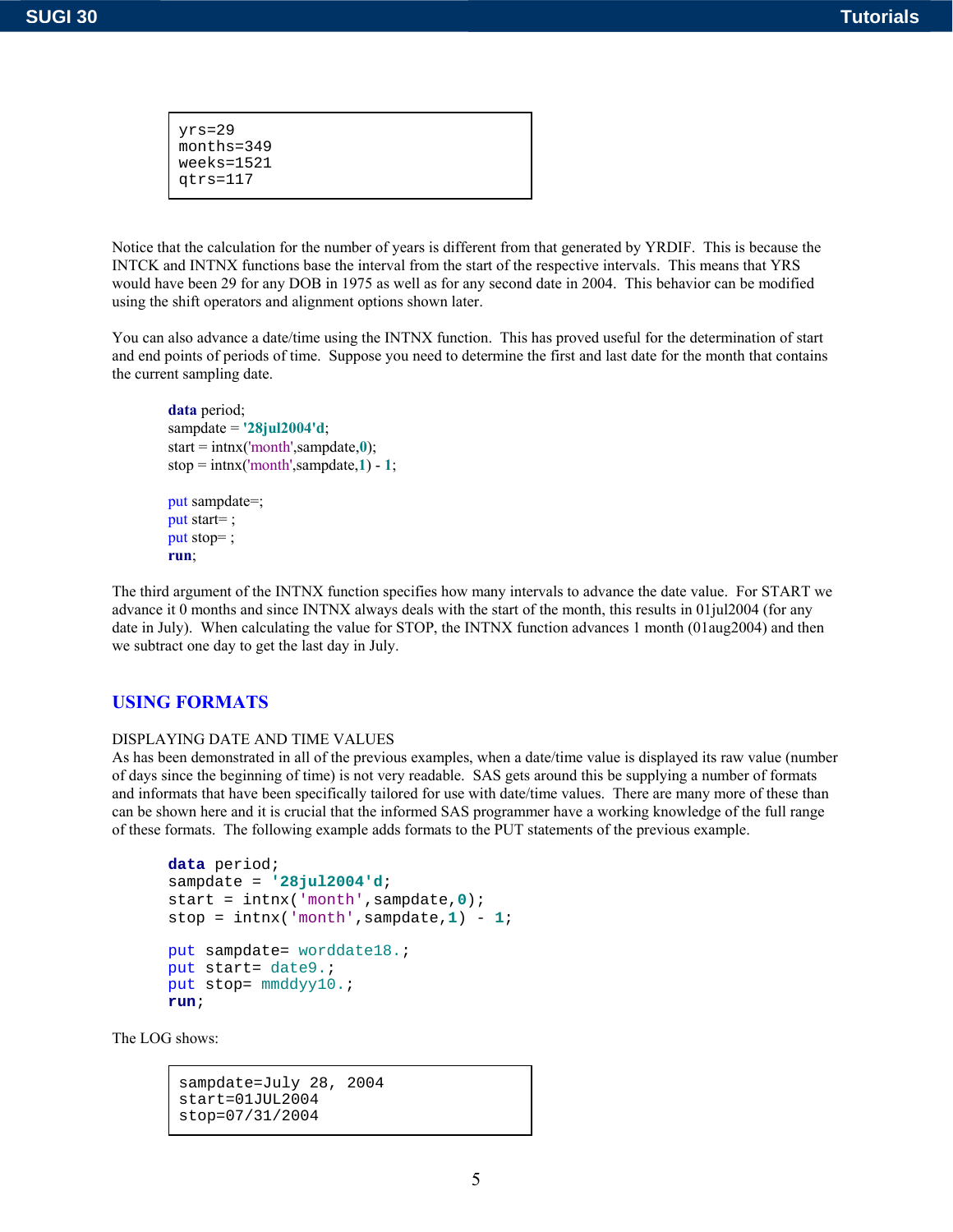The formats of the general form of mmddyy, yymmdd, and ddmmyy (one of which was shown in the previous example allow an extension that gives the programmer the ability to control the character that separates the month/day/year values.

```
data extensions;
sampdate = '28jul2004'd;
put ' ' sampdate= mmddyy10.;
put 'b ' sampdate= mmddyyb10.;
put 'c ' sampdate= mmddyyc10.;
put 'd ' sampdate= mmddyyd10.;
put 'n ' sampdate= mmddyyn8.;
put 'p ' sampdate= mmddyyp10.;
put 's ' sampdate= mmddyys10.;
run;
```
The LOG shows:

run;

```
 sampdate=07/28/2004
b sampdate=07 28 2004
c sampdate=07:28:2004
d sampdate=07-28-2004
n sampdate=07282004
p sampdate=07.28.2004
s sampdate=07/28/2004
```
When using an extension of 'n' (none) a width of 10 will cause an error.

The "anydate" informats are new with SAS 9. They are designed to allow you to read in a variety of date forms including:

- DATE, DATETIME, and TIME
- DDMMYY, MMDDYY, and YYMMDD
- JULIAN, MONYY, and YYQ.

These can be especially useful when your incoming data has a mixture of date forms. The various forms of these informats include:

• ANYDTDTE. extracts the date portion<br>• ANYDTDTM. extracts the date time por • ANYDTDTM. extracts the datetime portion • ANYDTTME. extracts the time portion options datestyle=mdy; data new; input date anydtdte10.; put date; format date date9.; datalines; 01/13/2003 13/01/2003 13jan2003  $13$ jan $03$ 13/01/03 01/02/03 03/02/01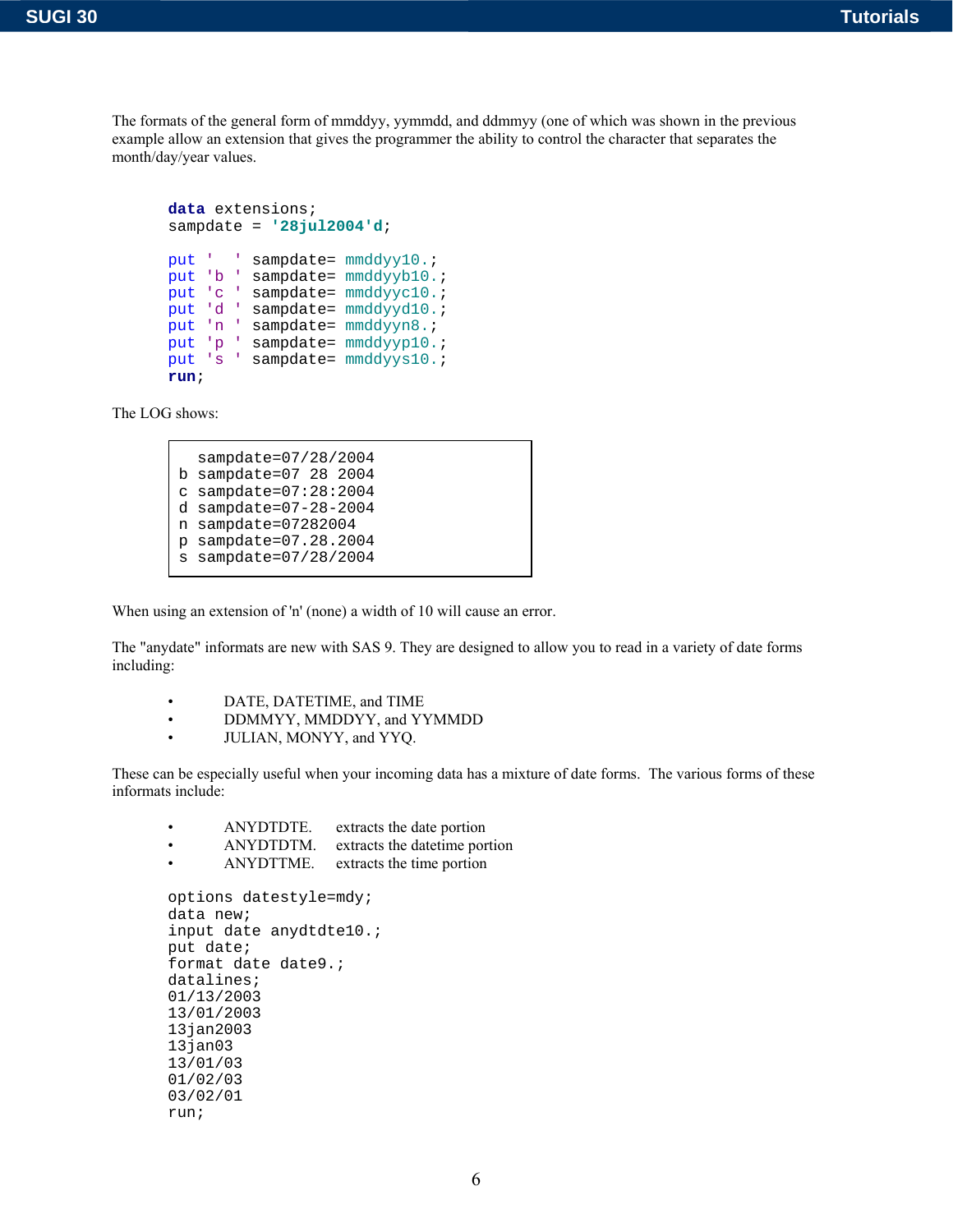| 13JAN2003 |  |
|-----------|--|
|           |  |
| 13JAN2003 |  |
| 13JAN2003 |  |
| 13JAN2003 |  |
|           |  |
| 02JAN2003 |  |
| 02MAR2001 |  |
|           |  |

The DATESTYLE= system option is used to help resolve ambiguous dates and can take on values such as MDY (default), DMY, YMD, etc. Notice that the date in the fifth observation is too ambiguous to resolve and is therefore set to missing.

You can of course create your own formats and the PICTURE style of format lends itself to work with SAS date/time values through the use of 'directives'. The ability to use date/time directives in the PICTURE statement is turned on with the DATATYPE= option. This option takes on the values of DATE, TIME, and DATETIME.

```
proc format;
picture moname
    other = '%b' (datatype=date);
picture monabb
    other = '%B ' (datatype=date);
run;
data picture;
sampdate = '28jul2004'd;
put sampdate=monname.;
put sampdate=monabb3.;
run;
```
The LOG shows:

```
sampdate=July
sampdate=Jul
```
There are over 15 directives and the case of the letters used as directives is important. Some of the available directives include:

| Y | year               |
|---|--------------------|
| m | month              |
| d | day                |
| H | hour               |
| M | minute             |
| S | second             |
| B | month abbreviation |
| h | month name         |

The following format creates a DATETIME string in a form that could be used by DB2.

```
proc format;
picture dbdate
    other = '%Y-%0m-%0d:%0H:%0M:%0S' (datatype=datetime);
    run;
```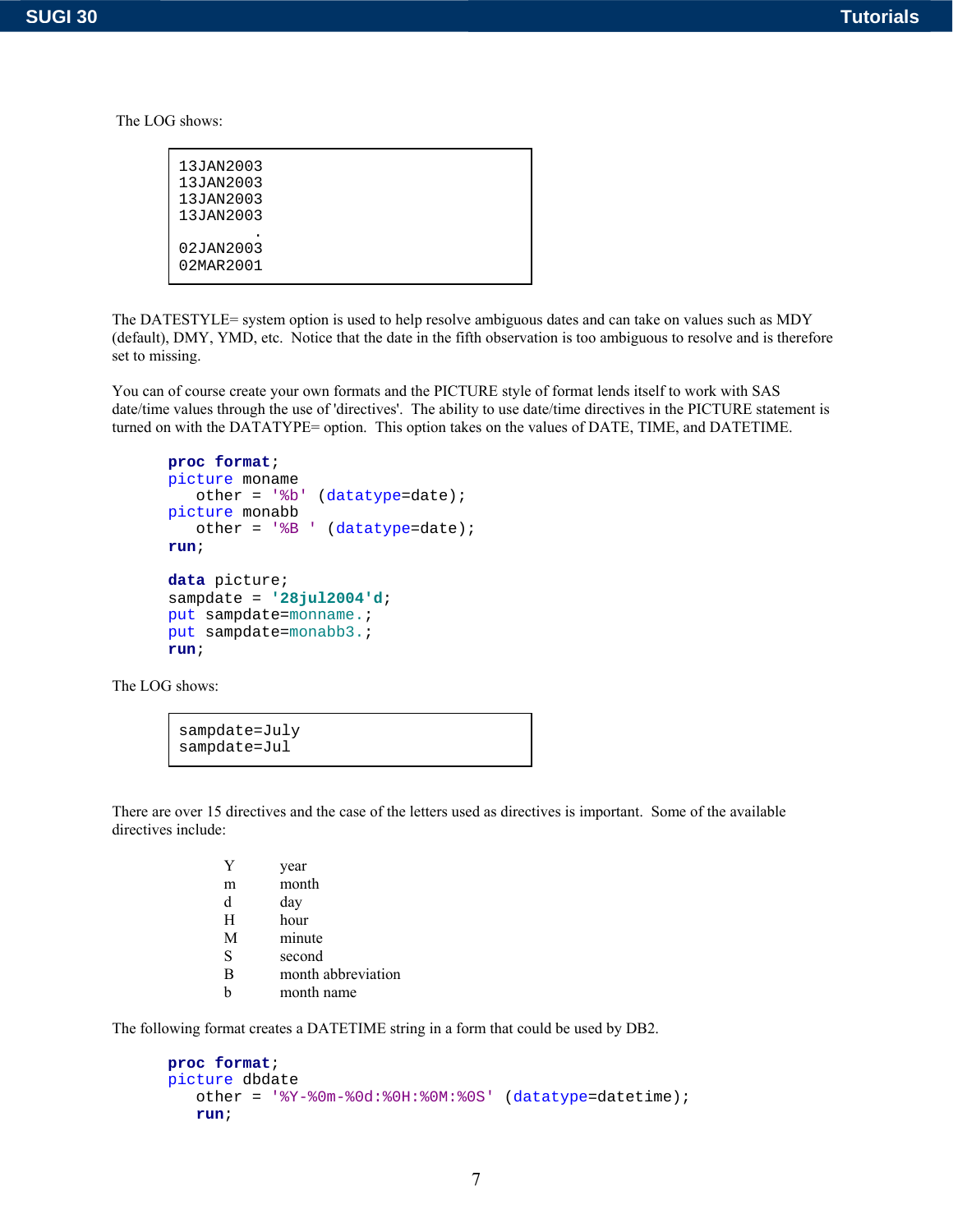```
data _null_;
sampdtime= '28jul2004:11:32'dt;
put sampdtime= dbdate.;
run;
```
sampdtime=2004-07-28:11:32:00

CREATING A SAS DATE/TIME VALUE USING THE INPUT FUNCTION

Sometimes you will receive a data table that has a date stored as a character string. In addition to using the ANYDATE informats, which were shown above, there are other informats that can be used with the INPUT function to create a SAS date/time value.

The trick is to pick the informat that matches the form of the character string. In the following example the string stored in the character variable CDATE (it's a string - NOT a SAS date) is in the ddmonyyyy form which corresponds to the DATE9 informat.

```
data chardate;
cdate = '28jul2004';
sampdate = input(cdate,date9.);
put sampdate= sampdate=date9.;
run;
```
The LOG shows that the variable SAMPDATE is indeed a SAS date value.

```
sampdate=16280 sampdate=28JUL2004
```
# **THE %SYSFUNC MACRO LANGUAGE FUNCTION**

Most of the functions available in the DATA step are also available in the SAS macro language. You can access these functions in the macro language as if you were in the DATA step by using the %SYSFUNC macro language function. This function has two arguments. The first is the DATA step function that is to be executed and the second an optional format to apply to the result of the function.

#### RETRIEVING A DATE

The following macro uses %SYSFUNC to call the TODAY function to retrieve the current date (a numeric value) and then to display it as a formatted character string.

```
%macro currdate;
%trim(%left(%qsysfunc(date(),worddate18.)))
%mend currdate;
```

```
title "Data updated on: %currdate";
```
### CONVERTING A CHARACTER DATE TO A SAS DATE

If you have a date string that you want to convert to a SAS date, the process is similar to what you would use in the DATA step. The macro variable &SYSDATE9 contains the date the current SAS session was started (28Jul2004). We want to create a macro variable that contains the SAS date (16,280).

```
%let numdate = %sysfunc(putn("&sysdate9"d,5.));
%put sysdate is &sysdate9;
```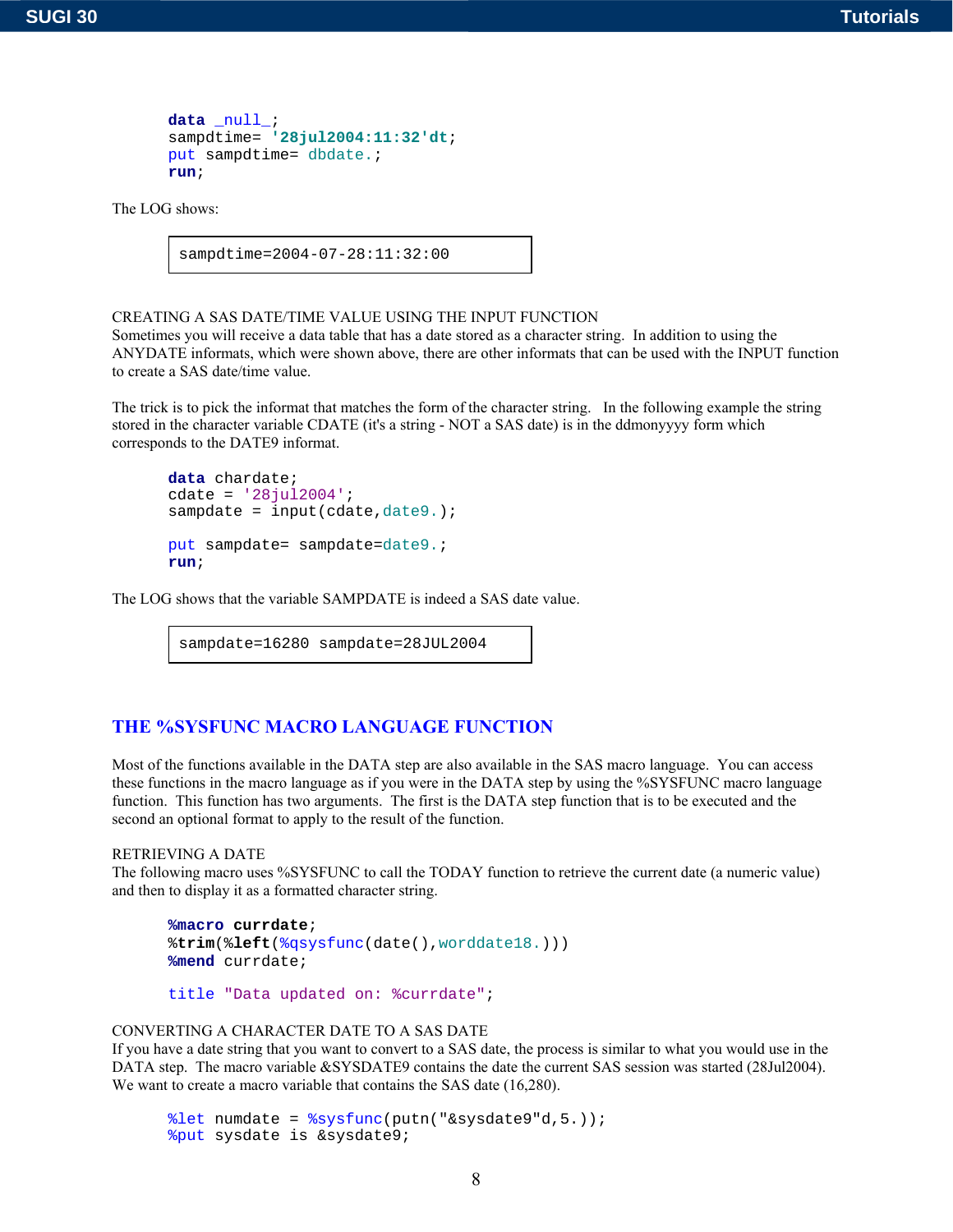```
%put numdate is &numdate;
```

```
15 %put sysdate is &sysdate9;
sysdate is 28JUL2004
16 %put numdate is &numdate;
numdate is 16280
```
# **SHIFT OPERATORS AND ALIGNMENT OPTIONS**

As was discussed earlier, the INTNX and INTCK functions can be very useful when dealing with date/time intervals. The examples showed that these functions always specify intervals that are by default measured from the start of the interval. Also the types of intervals that are available for your use may not be sufficient for your needs. Shift operators and alignment options add a great deal of flexibility to these functions.

#### ALIGNMENT OPTIONS FOR INTNX

The alignment options allow the INTNX function to use either the Beginning (the default), Middle, or End of the interval. The alignment option becomes the optional fourth argument. In an earlier example that calculated the end of the month we could have instead used the following to determine the value for STOP.

```
data period;
sampdate = '28jul2004'd;
start = intnx('month',sampdate,0);
stop = intnx('month',sampdate,0,'e');
put sampdate= worddate18.;
put start= date9.;
put stop= mmddyy10.;
run;
```
The LOG shows:

```
sampdate=July 28, 2004
start=01JUL2004
stop=07/31/2004
```
### USING SHIFT OPERATORS

Shift operators extend the number and types of available intervals. The topic is quite complex so consult the documentation for more details. Basically a suffix is added to the interval name. For the interval YEAR the new interval could be specified as YEARm.s; where 'm' is the multiplier and 's' is the shift.

Normally when we specify YEAR we want an interval of one year and that year is to start on January  $1<sup>st</sup>$ . By adding a multiplier of 2, YEAR2 would specify a two year interval. Adding a shift of 3 would specify an interval start of March rather than January. Taken together YEAR2.3 would specify a two year interval with 01March as an interval start. For groups with a fiscal year starting in October the interval becomes YEAR.10 .

```
data period;
sampdate = '28jul2004'd;
yrstart = intnx('year',sampdate,1);
yrstart2 = intnx('year2',sampdate,1);
yrstart23 = intnx('year2.3',sampdate,1);
put sampdate= worddate18.;
```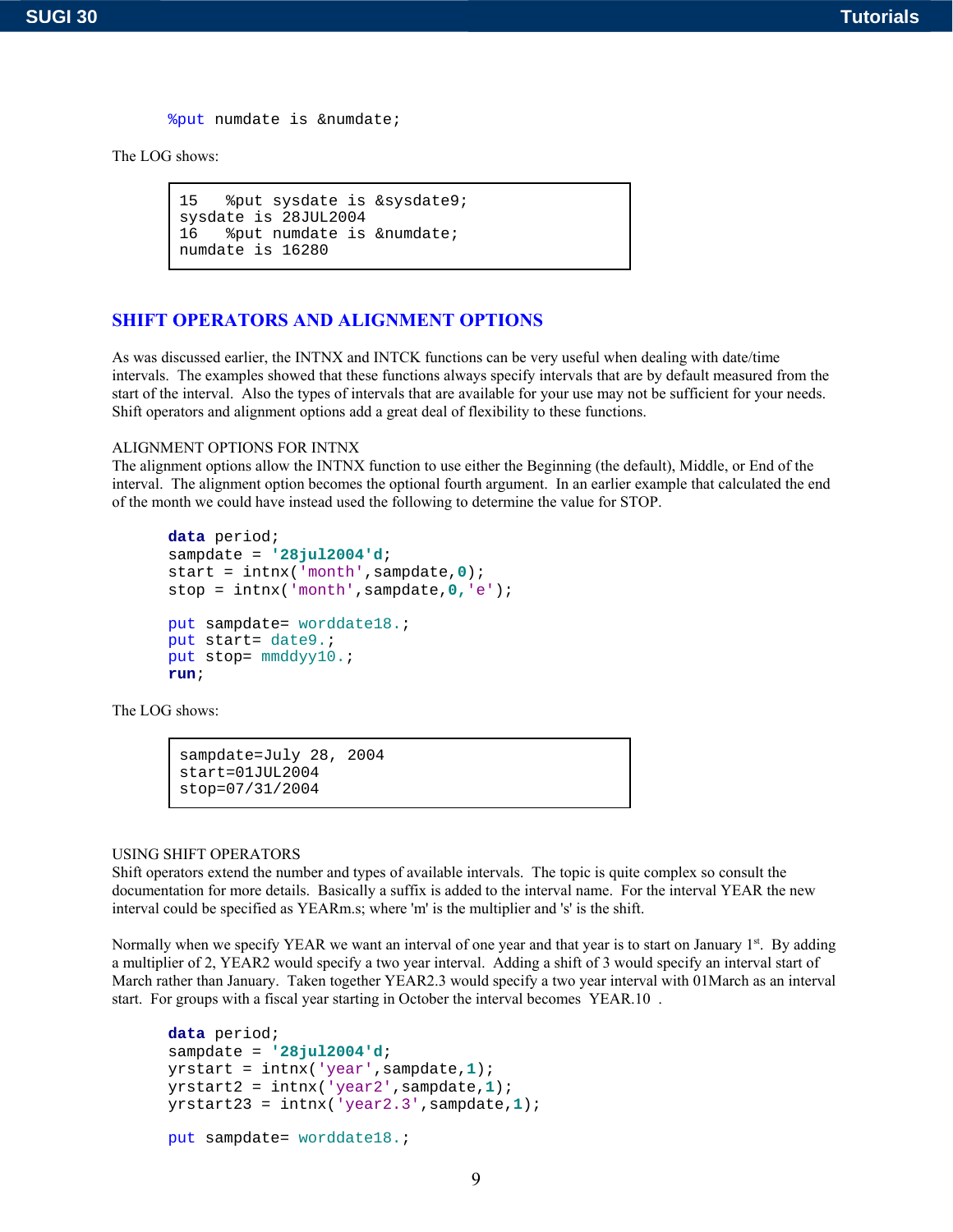```
put yrstart= date9.;
put yrstart2= date9.;
put yrstart23= date9.;
run;
```

```
sampdate=July 28, 2004
yrstart=01JAN2005
yrstart2=01JAN2006
yrstart23=01MAR2006
```
# **USING DATES IN SAS/GRAPH**

When producing plots and charts it is common to use date/time values on one or both of the axes. Since SAS dates are numeric, graphing dates without taking their nature into consideration often results in an unsatisfactory graph.

The following graphs each plot the weight of patients against their date of birth (a SAS date ranging from the years 1915 to 1970). In the first plot the Date of Birth is plotted as it is in the data.



Here you can see that the date of birth (DOB) ranges from -17,000 to 3,000. The axis values are of course worthless to anyone without a pocket calender of SAS dates.

We do not want to change the values in the data since they are SAS dates, but we can easily change how they are to be displayed by using an appropriate date format.

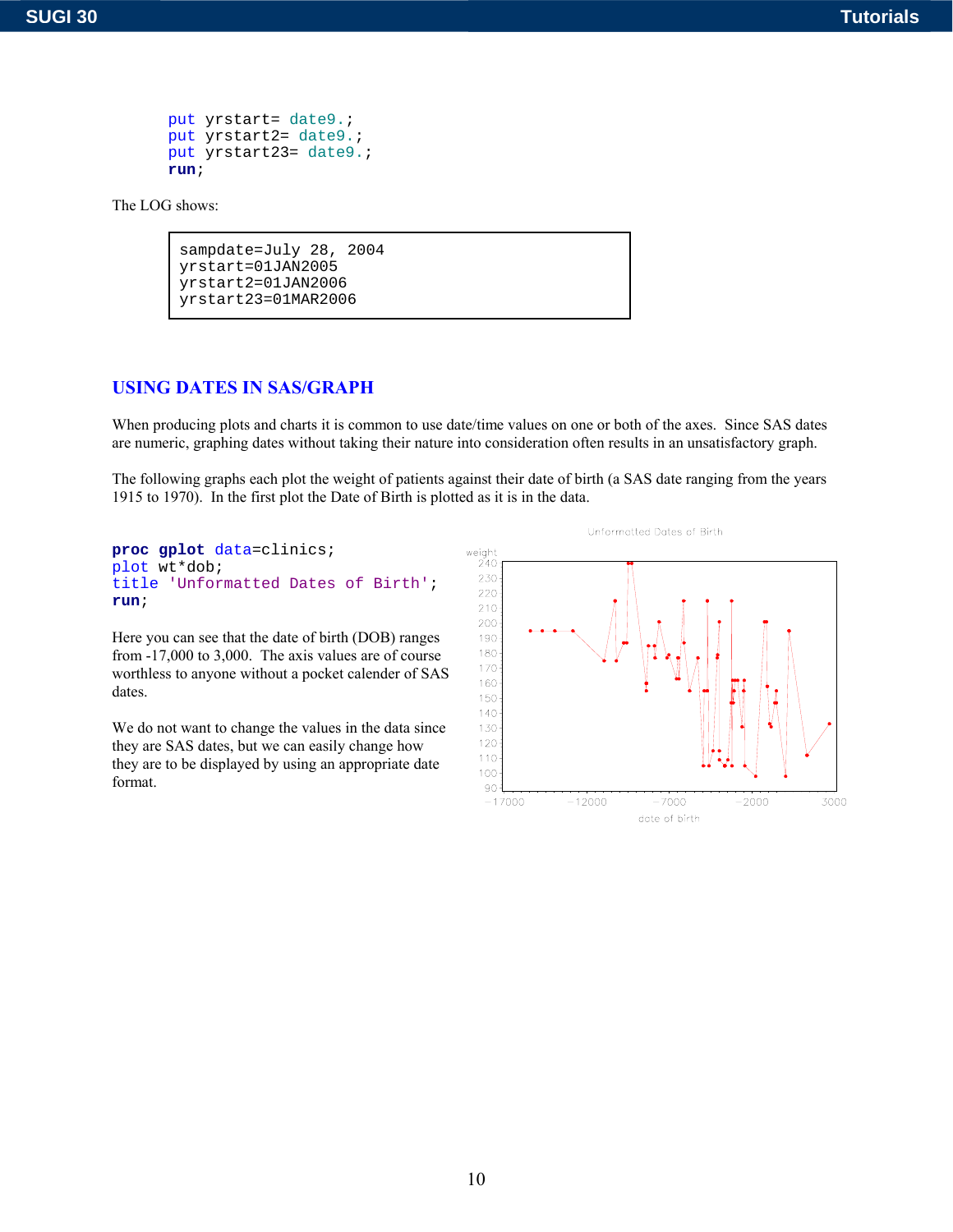By assigning a date format to the DOB variable the horizontal axis becomes much easier to read.

```
proc gplot data=clinics;
plot wt*dob;
title 'Formatted Dates of Birth';
format dob date9.;
run;
```
In this case SAS/GRAPH has not only recognized that these are date values, but has made an attempt to create major tick marks at appropriate date boundaries. In this case every 20 years on the first of January. It does not always make such a successful selection of intervals, and consequently we often need a bit more control.

The selection of the major tick marks can be done manually or automatically with direction from the programmer. The tick marks intervals can also be selected by using the same intervals designations that are



accepted by the INTCK and INTNX functions. This includes the use of shift operators.

In the following example, plotting by decade is accomplished by using the HAXIS= option on the PLOT statement.

```
proc gplot data=clinics;
plot wt*dob/haxis='01jan1910'd to '01jan1970'd by year10;
title 'Using HAXIS=';
format dob date9.;
run;
```
Although the major tick marks have been selected as we requested, the axis labels are not as nice as we would have liked. Fortunately the same interval designations that we used with the HAXIS= option are also available with ORDER= option in the AXIS statement.

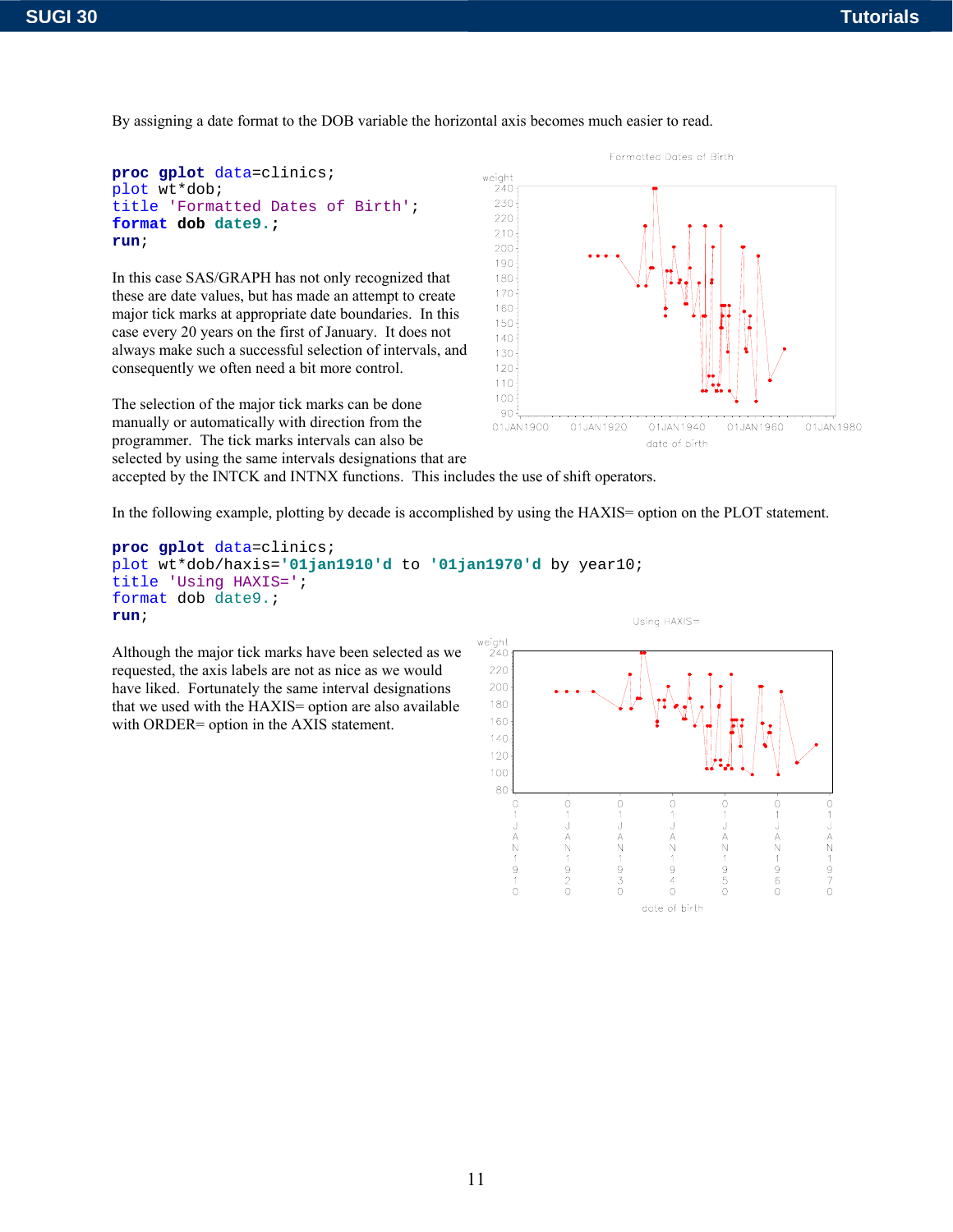VALUE= option is used to slant the tick mark labels by 55 degrees. axis1 order=(**'01jan1910'd** to **'01jan1970'd** by year10) Using an AXIS Statement  $value = (a = 55 \ r = 0);$ **proc gplot** data=clinics; weight plot wt\*dob/haxis=axis1;  $240$ 230 title 'Using an AXIS Statement';

In the next example, the AXIS statement is defined with the ORDER= option to specify the same intervals. The

Although not used in this example we could have also shifted the tick marks to measure from March by using YEAR10.3 .



### **SYSTEM OPTIONS**

format dob date9.;

**run**;

In addition to the DATESTYLE= SAS9 system option used with the ANYDTE informats which was mentioned in a previous example, there are a couple of other system options that deal with dates.

The DATE system option turns on or off (NODATE) the printing of the date in the upper right corner of the output page. The date printed is the value of the &SYSDATE macro variable, which is assigned its value when the current SAS session is initialized.

The YEARCUTOFF system option was added to provide a methodology for handling two digit years. If we specify the date literal '28jul04'd, we could intend either 2004, 1904, or even 1704. The YEARCUTOFF option is used to eliminate this ambiguity. SAS uses the value of the YEARCUTOFF option to determine a 100 year interval into which all two digit years are to fall. Under Version 7 and later the default value for YEARCUTOFF is 1920 (it was 1900 in V6). This means that if you ever use a two digit year, its appropriate 4 digit year value will be selected from the 100 year period starting with 1920.

The best strategy, when you can take advantage of it, is to never specify two digit years. Use formats such as DATE9. in preference to DATE7. to show all four digits.

### **SUMMARY**

SAS offers a wide array of tools to aid us as we work with date, time, and datetime values. These tools include a wealth of functions, formats and options, and they can be used in a variety of ways within the SAS System.

Each of the examples in this paper have just scratched the surface of the available capabilities. There is much more. Explore.

Most data tables are going to have a time component. Be sure that you can take advantage of the power of SAS to manipulate and display these values.

Know the functions. Know the formats. Know the options. Be sure that you are able to get a date when you need one!

# **ABOUT THE AUTHOR**